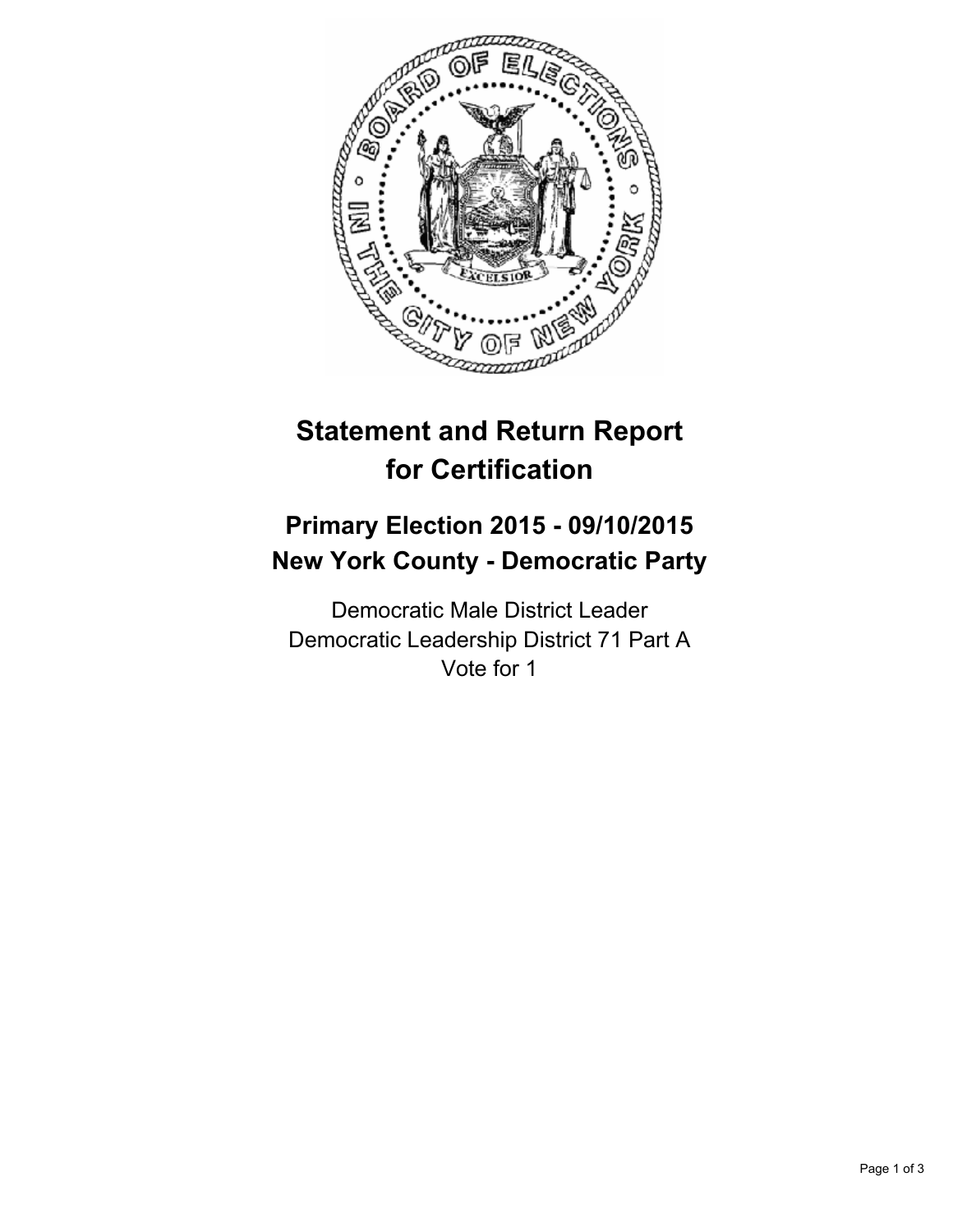

## **Assembly District 71**

| <b>PUBLIC COUNTER</b>                                    | 1,367 |
|----------------------------------------------------------|-------|
| ABSENTEE/MILITARY                                        | 100   |
| AFFIDAVIT                                                | 10    |
| <b>Total Ballots</b>                                     | 1,477 |
| Less - Inapplicable Federal/Special Presidential Ballots | 0     |
| <b>Total Applicable Ballots</b>                          | 1,477 |
| JUAN I. ROSA                                             | 559   |
| ROBERT JACKSON                                           | 898   |
| CUTHERIN SUILIVAN (WRITE-IN)                             |       |
| DANIEL CLURK (WRITE-IN)                                  |       |
| RONALD THOMAS (WRITE-IN)                                 |       |
| UNATTRIBUTABLE WRITE-IN (WRITE-IN)                       | 2     |
| <b>Total Votes</b>                                       | 1,462 |
| Unrecorded                                               | 15    |